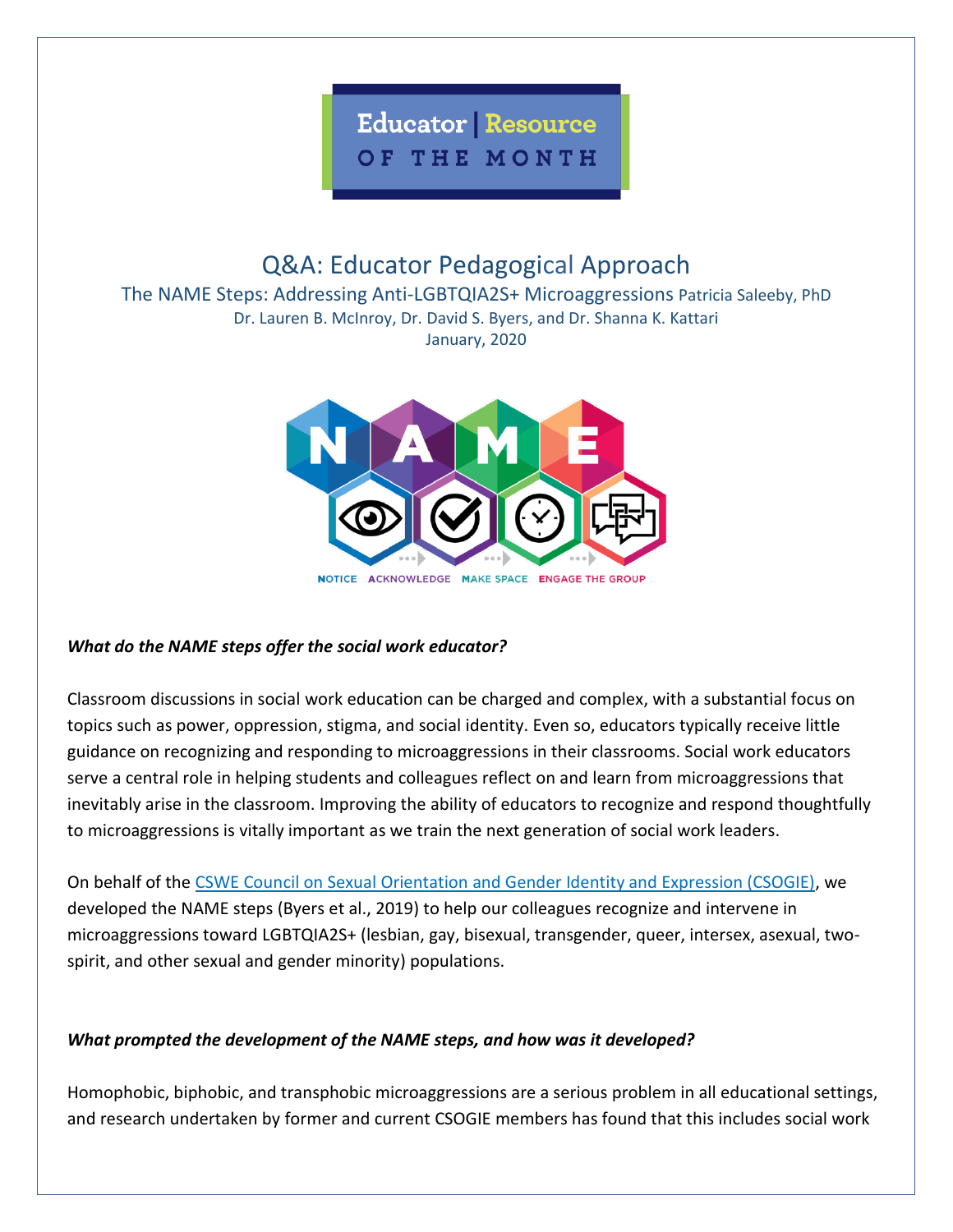#### Q&A: Educator Pedagogical Approach 2

classrooms (Craig et al., 2015). Such microaggressions—everyday slights that communicate aggression or undermine a person's value based on their marginalized social identities (Sue, 2010)—are harmful for many LGBTQIA2S+ students and are detrimental to the educational development of all social work students.

Educators might find it difficult to respond to microaggressions in their classrooms because they are concerned about staying on topic; worry about a lack of time; think it is not their place to intervene between students; or feel defensive, embarrassed, or ashamed—perhaps especially if the educator is the one who committed the microaggression. However, naming and addressing microaggressions, especially when it is hard to do, is a central component of the implicit curriculum in social work education.

The NAME steps are an extension of the findings of CSOGIE's *Social Work Speaks Out!* study (Craig et al., 2015), which highlighted the microaggressions and other negative experiences of many LGBTQIA2S+ students in social work programs across North America. The steps were developed by the authors with substantial input from other current and former members of CSOGIE.

### *How can I use the NAME steps in my courses?*

We developed the NAME steps to provide flexible guidance for educators across the social work curriculum. These steps are not meant to be rigidly followed, and it may be necessary to adapt the steps with your students to suit the needs of your classroom or other learning context (e.g., field placements). As the educator, you may choose to proactively introduce the NAME steps at the start of the term, or you may use them as a guiding framework to help orient yourself in a challenging moment.

- 1. Proactive Introduction: At the start of term, you may decide to purposefully introduce the problem of microaggressions and acknowledge your responsibility for helping the group to name and address microaggressions when they come up. The NAME steps can be presented to students as a framework to collectively address incidents of microaggressions as they arise.
- 2. A Guiding Orientation for Instructors: When you notice an incident, you can use the NAME steps to structure your response to the microaggression and its impact in your class without scapegoating and develop a concrete collaborative plan for moving forward.

#### *References*

Byers, D. S., McInroy, L. B., Craig, S. L., Slates, S., & Kattari, S. K. (2019). Naming and addressing homophobic and transphobic microaggressions in social work classrooms. *Journal of Social Work Education*.